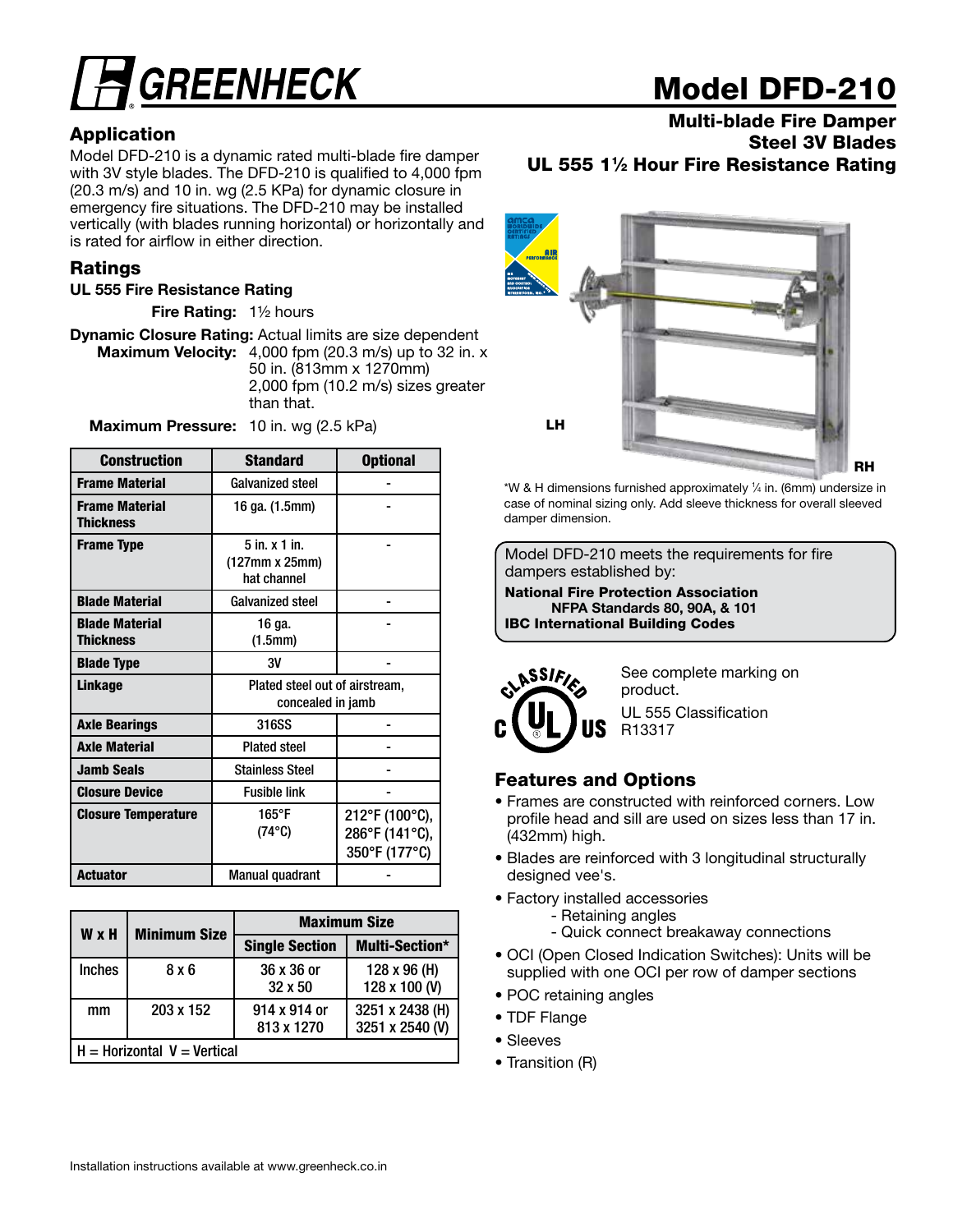## Pressure Drop Data **DFD-210**

This pressure drop testing was conducted in accordance with AMCA Standard 500-D using the three configurations shown. All data has been corrected to represent standard air at a density of .075 lb/ft<sup>3</sup>(1.201 kg/m<sup>3</sup>).

Actual pressure drop found in any HVAC system is a combination of many factors. This pressure drop information along with an analysis of other system influences should be used to estimate actual pressure losses for a damper installed in a given HVAC system.

### AMCA Test Figures

Figure 5.3 Illustrates a fully ducted damper. This configuration has the lowest pressure drop of the three test configurations because entrance and exit losses are minimized by straight duct runs upstream and downstream of the damper.

Figure 5.2 Illustrates a ducted damper exhausting air into an open area. This configuration has a lower pressure drop than Figure 5.5 because entrance losses are minimized by a straight duct run upstream of the damper.

Figure 5.5 Illustrates a plenum mounted damper. This configuration has the highest pressure drop because of extremely high entrance and exit losses due to the sudden changes of area in the system.



#### Figure 5.5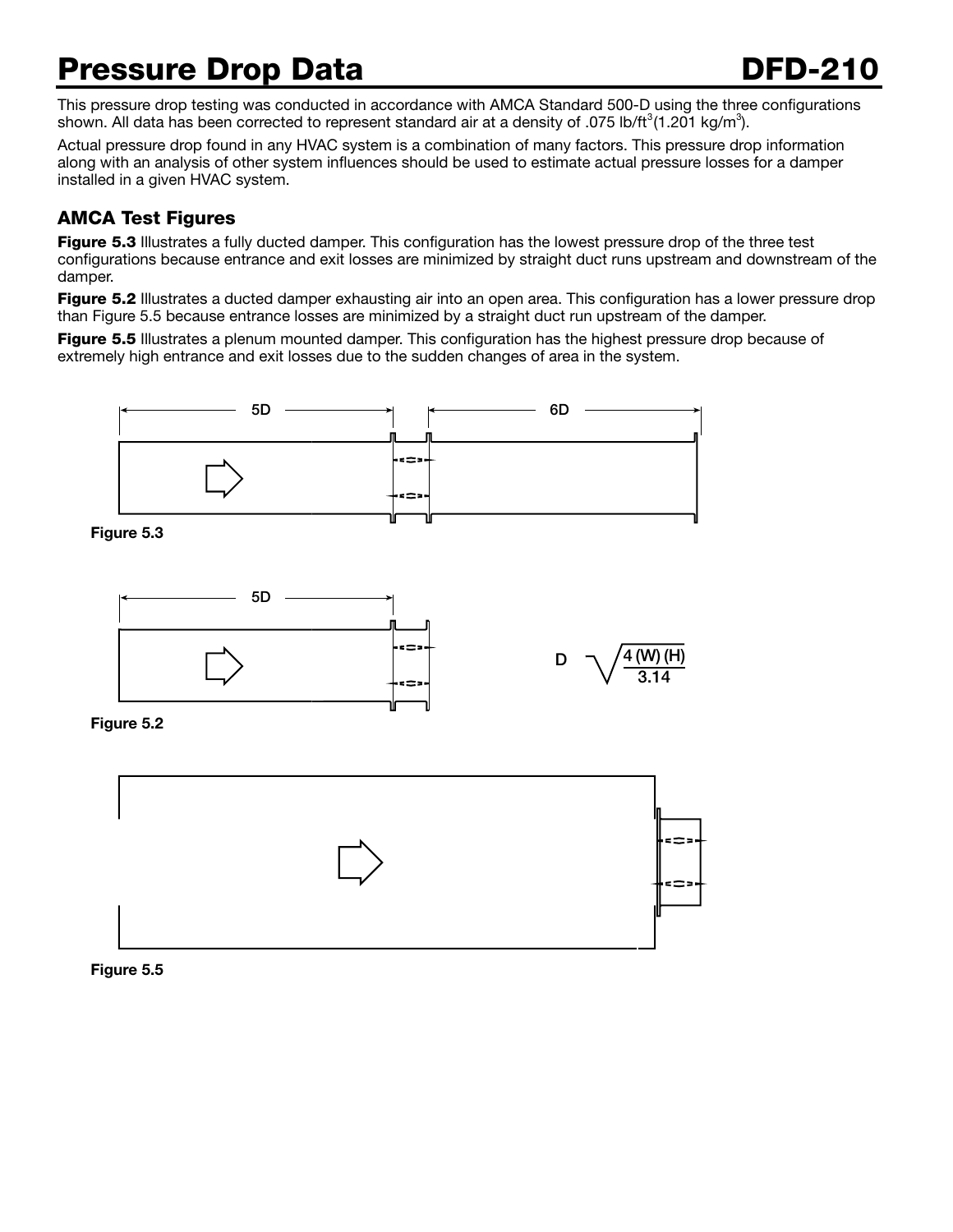## Pressure Drop **DFD-210**

#### AMCA Figure 5.2



Velocity (fpm) Pressure Drop

|            | x 12 in. (305mm x 305mm)  |                | 24 in. x 24 in. (610mm x 610mm)    |                | 36 in. x 36 in. (914mm x 914mm)   | 12 in. x 48 in. (305mm x 121 |                    |
|------------|---------------------------|----------------|------------------------------------|----------------|-----------------------------------|------------------------------|--------------------|
| city (fpm) | Pressure Drop<br>(in. wg) | Velocity (fpm) | <b>Pressure Drop</b><br>$(in. wq)$ | Velocity (fpm) | Pressure Drop<br>(in. <i>wq</i> ) | Velocity (fpm)               | Pressure<br>(in. w |
| 500        | 0.04                      | 500            | 0.02                               | 500            | 0.01                              | 500                          | 0.01               |
| 1000       | 0.14                      | 1000           | 0.07                               | 1000           | 0.04                              | 1000                         | 0.06               |
| 1500       | 0.31                      | 1500           | 0.16                               | 1500           | 0.09                              | 1500                         | 0.13               |
| 2000       | 0.55                      | 2000           | 0.29                               | 2000           | 0.16                              | 2000                         | 0.23               |
| 2500       | 0.86                      | 2500           | 0.45                               | 2500           | 0.25                              | 2500                         | 0.36               |
| 3000       | 1.24                      | 3000           | 0.65                               | 3000           | 0.36                              | 3000                         | 0.52               |
| 3500       | 1.69                      | 3500           | 0.89                               | 3500           | 0.49                              | 3500                         | 0.70               |
| 4000       | 2.20                      | 4000           | 1.16                               | 4000           | 0.64                              | 4000                         | 0.92               |

| 36 in. x 36 in. (914mm x 914mm) |                                       |  |  |  |  |  |  |
|---------------------------------|---------------------------------------|--|--|--|--|--|--|
| <b>Velocity (fpm)</b>           | <b>Pressure Drop</b><br>$(in.$ wg $)$ |  |  |  |  |  |  |
| 500                             | 0.01                                  |  |  |  |  |  |  |
| 1000                            | 0.04                                  |  |  |  |  |  |  |
| 1500                            | 0.09                                  |  |  |  |  |  |  |
| 2000                            | 0.16                                  |  |  |  |  |  |  |
| 2500                            | 0.25                                  |  |  |  |  |  |  |
| 3000                            | 0.36                                  |  |  |  |  |  |  |
| 3500                            | 0.49                                  |  |  |  |  |  |  |
| 4000                            | 0.64                                  |  |  |  |  |  |  |

12 in. x 12 in. (305mm x 305mm) 24 in. x 24 in. (610mm x 610mm) 36 in. x 36 in. (914mm x 914mm) 12 in. x 48 in. (305mm x 1219mm)

Pressure Drop (in. wg)

|                       | 48 in. x 12 in. (1219mm x 305mm)   |  |  |  |  |  |
|-----------------------|------------------------------------|--|--|--|--|--|
| <b>Velocity (fpm)</b> | <b>Pressure Drop</b><br>$(in. wq)$ |  |  |  |  |  |
| 500                   | 0.03                               |  |  |  |  |  |
| 1000                  | 0.10                               |  |  |  |  |  |
| 1500                  | 0.23                               |  |  |  |  |  |
| 2000                  | 0.41                               |  |  |  |  |  |
| 2500                  | 0.63                               |  |  |  |  |  |
| 3000                  | 0.91                               |  |  |  |  |  |
| 3500                  | 1.24                               |  |  |  |  |  |
| 4000                  | 1.62                               |  |  |  |  |  |

#### AMCA Figure 5.3



Velocity (fpm) Pressure Drop<br>(in. wg)

#### – Pressure Drop | Velocity (fpm)  $(in.$  wg $)$ 500 0.02 500 0.01 500 0.01 500 0.01 1000 | 0.09 | | 1000 | 0.04 | | 1000 | 0.03 | | | 1000 | 0.04 1500 | 0.20 | 1500 | 0.09 | | 1500 | 0.06 | | 1500 | 0.10 2000 | 0.36 | | 2000 | 0.16 | | 2000 | 0.11 | | 2000 | 0.17 2500 0.56 2500 0.25 2500 0.17 2500 0.27 3000 | 0.81 | | 3000 | 0.35 | | 3000 | 0.24 | | 3000 | 0.39 3500 1.10 3500 0.48 3500 0.33 3500 0.53

| city (fpm) | <b>Pressure Drop</b><br>(in. wg) | Velocity (fpm) | <b>Pressure Drop</b><br>(in. <i>wg</i> ) | Velocity (fpm) | Pressure Drop<br>(in. <i>wg</i> ) | Velocity (fpm) | Pressure<br>$(in.$ w |
|------------|----------------------------------|----------------|------------------------------------------|----------------|-----------------------------------|----------------|----------------------|
| 500        | 0.02                             | 500            | 0.01                                     | 500            | 0.01                              | 500            | 0.01                 |
| 1000       | 0.09                             | 1000           | 0.04                                     | 1000           | 0.03                              | 1000           | 0.04                 |
| 1500       | 0.20                             | 1500           | 0.09                                     | 1500           | 0.06                              | 1500           | 0.10                 |
| 2000       | 0.36                             | 2000           | 0.16                                     | 2000           | 0.11                              | 2000           | 0.17                 |
| 2500       | 0.56                             | 2500           | 0.25                                     | 2500           | 0.17                              | 2500           | 0.27                 |
| 3000       | 0.81                             | 3000           | 0.35                                     | 3000           | 0.24                              | 3000           | 0.39                 |
| 3500       | 1.10                             | 3500           | 0.48                                     | 3500           | 0.33                              | 3500           | 0.53                 |
| 4000       | 44. ا                            | 4000           | 0.63                                     | 4000           | 0.42                              | 4000           | 0.70                 |

12 in. x 12 in. (305mm x 305mm) 24 in. x 24 in. (610mm x 610mm) 36 in. x 36 in. (914mm x 914mm) 12 in. x 48 in. (305mm x 1219mm)

| ssure Drop<br>(in. wg) | Velocity (fpm) | <b>Pressure Drop</b><br>$(in.$ wg $)$ |
|------------------------|----------------|---------------------------------------|
| 0.01                   | 500            | 0.01                                  |
| 0.03                   | 1000           | 0.04                                  |
| 0.06                   | 1500           | 0.10                                  |
| 0.11                   | 2000           | 0.17                                  |
| 0.17                   | 2500           | 0.27                                  |
| 0.24                   | 3000           | 0.39                                  |
| 0.33                   | 3500           | 0.53                                  |
| 0.42                   | 4000           | 0.70                                  |
|                        |                |                                       |

48 in. x 12 in. (1219mm x 305mm)

| <b>Velocity (fpm)</b> | <b>Pressure Drop</b><br>$(in.$ wg $)$ |
|-----------------------|---------------------------------------|
| 500                   | 0.02                                  |
| 1000                  | 0.07                                  |
| 1500                  | 0.16                                  |
| 2000                  | 0.29                                  |
| 2500                  | 0.45                                  |
| 3000                  | 0.64                                  |
| 3500                  | 0.88                                  |
| 4000                  | 1.14                                  |

#### AMCA Figure 5.5





48 in. x 12 in. (1219mm x 305mm)

| <b>Velocity (fpm)</b> | <b>Pressure Drop</b><br>$(in.$ wg $)$ |
|-----------------------|---------------------------------------|
| 500                   | 0.04                                  |
| 1000                  | 0.17                                  |
| 1500                  | 0.38                                  |
| 2000                  | 0.67                                  |
| 2500                  | 1.04                                  |
| 3000                  | 1.50                                  |
| 3500                  | 2.05                                  |
| 4000                  | 2.67                                  |

| <b>Velocity (fpm)</b> | Pressure Drop<br>$(in.$ wg $)$ |
|-----------------------|--------------------------------|
| 500                   | 0.06                           |
| 1000                  | 0.22                           |
| 1500                  | 0.50                           |
| 2000                  | 0.89                           |
| 2500                  | 1.39                           |
| 3000                  | 2.00                           |
| 3500                  | 2.72                           |
| 4000                  | 3.55                           |

#### **(in. wg) Velocity (fpm)** 12 in. x 12 in. (305mm x 305mm) 24 in. x 24 in. (610mm x 610mm) 36 in. x 36 in. (914mm x 914mm) 12 in. x 48 in. (305mm x 1219mm)

| city (fpm) | <b>Pressure Drop</b><br>(in. <i>wg</i> ) | Velocity (fpm) | <b>Pressure Drop</b><br>(in. <i>wg</i> ) | Velocity (fpm) | <b>Pressure Drop</b><br>(in.wg) | Velocity (fpm) | Pressure<br>(in w) |
|------------|------------------------------------------|----------------|------------------------------------------|----------------|---------------------------------|----------------|--------------------|
| 500        | 0.06                                     | 500            | 0.03                                     | 500            | 0.03                            | 500            | 0.03               |
| 1000       | 0.22                                     | 1000           | 0.14                                     | 1000           | 0.12                            | 1000           | 0.13               |
| 1500       | 0.50                                     | 1500           | 0.31                                     | 1500           | 0.26                            | 1500           | 0.30               |
| 2000       | 0.89                                     | 2000           | 0.54                                     | 2000           | 0.46                            | 2000           | 0.53               |
| 2500       | . 39                                     | 2500           | 0.85                                     | 2500           | 0.73                            | 2500           | 0.83               |
| 3000       | 2.00                                     | 3000           | 1.22                                     | 3000           | 1.05                            | 3000           | 1.19               |
| 3500       | 2.72                                     | 3500           | .66                                      | 3500           | 1.42                            | 3500           | 1.62               |
| 4000       | 3.55                                     | 4000           | 2.17                                     | 4000           | 1.86                            | 4000           | 2.11               |



| ssure Drop<br>(in. wg) | Velocity (fpm) | <b>Pressure Drop</b><br>$(in.$ wg $)$ |
|------------------------|----------------|---------------------------------------|
| 0.03                   | 500            | 0.03                                  |
| 0.12                   | 1000           | 0.13                                  |
| 0.26                   | 1500           | 0.30                                  |
| 0.46                   | 2000           | 0.53                                  |
| 0.73                   | 2500           | 0.83                                  |
| 1.05                   | 3000           | 1.19                                  |
| 1.42                   | 3500           | 1.62                                  |
| 1.86                   | 4000           | 2.11                                  |



Greenheck India Private Limited certifies that the model DFD-210 shown herein is licensed to bear the AMCA Seal. The ratings shown are based on tests and procedures performed in accordance with AMCA Publication 511 and comply with the requirements of the AMCA Certified Ratings Programs. The AMCA Certified Ratings Seal applies to air performance ratings only.